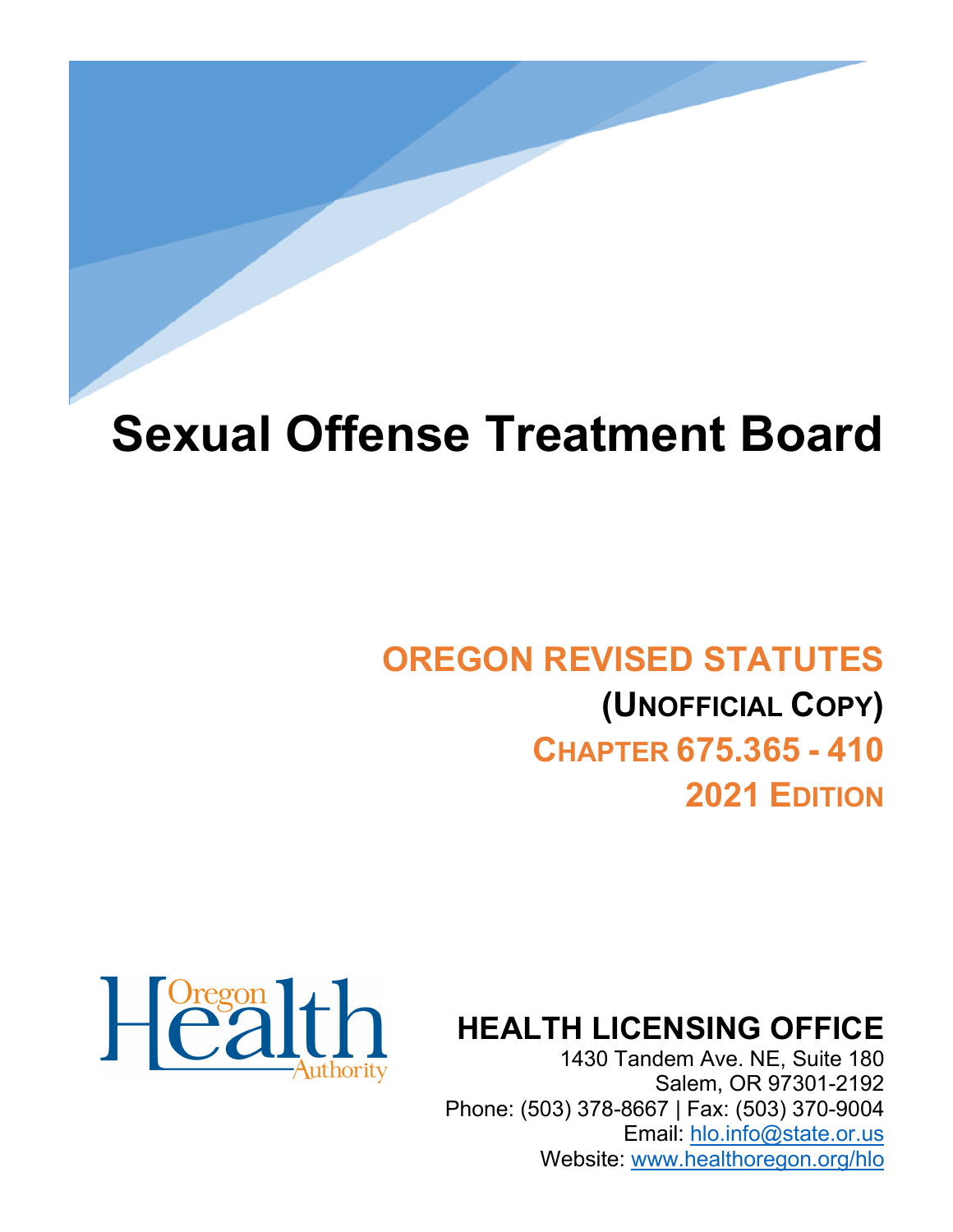## CERTIFIED SEXUAL OFFENSE THERAPISTS

(Generally)

 **675.365 Definitions for ORS 675.365 to 675.410.** As used in ORS 675.365 to 675.410: (1) "Certified associate sexual offense therapist" means a person who is certified under ORS 675.375 or 675.380 to provide services for the treatment and rehabilitation of persons described in ORS 675.368 while under the direct supervision of a certified clinical sexual offense therapist.

 (2) "Certified clinical sexual offense therapist" means a person who is certified under ORS 675.375 or 675.380 to provide services for the treatment and rehabilitation of persons described in ORS 675.368 and who may supervise certified associate sexual offense therapists, certified secondary clinical sexual offense therapists and certified sexual offense therapist interns.

 (3) "Certified secondary clinical sexual offense therapist" means a person who is certified under ORS 675.375 or 675.380 to provide limited services for the treatment and rehabilitation of persons described in ORS 675.368 under the direct supervision of a certified clinical sexual offense therapist.

 (4) "Certified sexual offense therapist" means a certified clinical sexual offense therapist, a certified associate sexual offense therapist, a certified secondary clinical sexual offense therapist or a certified sexual offense therapist intern.

(5) "Certified sexual offense therapist intern" means a person who:

 (a) Has not completed the supervised clinical experience and training required to be a certified associate sexual offense therapist; and

 (b) Is certified under ORS 675.375 to provide services for the treatment and rehabilitation of persons described in ORS 675.368 while under the direct supervision of a certified clinical sexual offense therapist.

 (6) "Direct supervision" means a minimum number of hours of supervision by a certified clinical sexual offense therapist required under ORS 675.375.

 (7) "Professional disclosure statement" means a statement about an applicant for certification under ORS 675.375 or 675.380 that includes the following information:

(a) Name, business address and telephone number;

 (b) Philosophy and approach to treatment and rehabilitation of persons described in ORS 675.368;

(c) Formal education and training;

(d) Continuing education experience and name of supervisor, if any;

(e) Fee schedules for sexual abuse specific treatment services; and

(f) The name, address and telephone number of the Sexual Offense Treatment Board.

(8) "Sexual abuse specific treatment" means the process of evaluation, assessment and

reformation of persons described in ORS 675.368. [2007 c.841 §2; 2009 c.595 §1050; 2009 c.701 §4; 2017 c.421 §1; 2019 c.68 §1]

 **Note:** 675.365 to 675.410 were enacted into law by the Legislative Assembly but were not added to or made a part of ORS chapter 675 or any series therein by legislative action. See Preface to Oregon Revised Statutes for further explanation.

 **675.368 Application of ORS 675.365 to 675.410.** ORS 675.365 to 675.410 apply to the provision of sexual abuse specific treatment to any person, regardless of whether the person:

(1) Self-refers for sexual abuse specific treatment;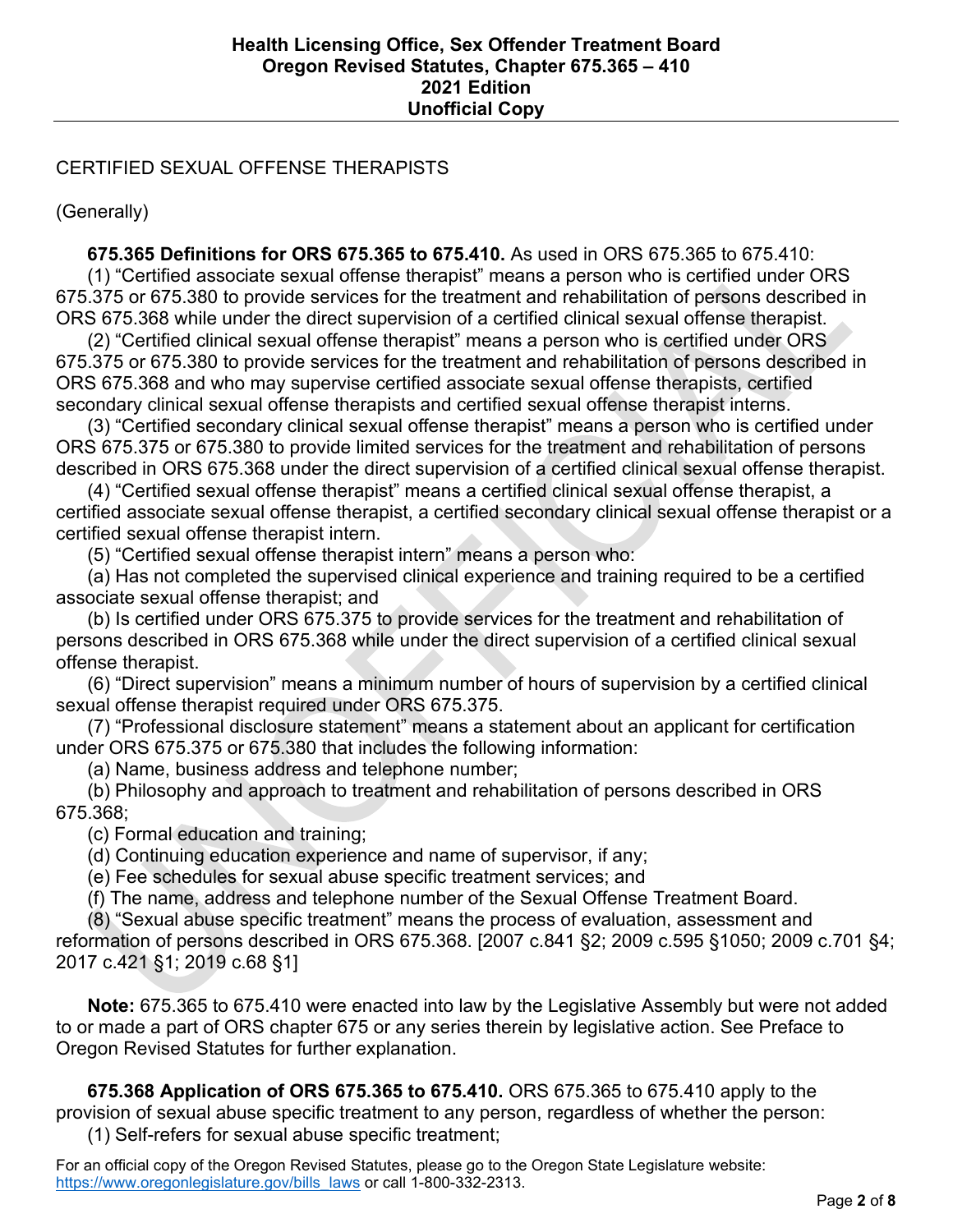(2) Has been convicted or adjudicated of a sex crime, as defined in ORS 163A.005, or a sexual offense, as provided in ORS 163.305 to 163.467, and mandated by a court, a releasing authority, including the Oregon Youth Authority, or the Oregon Health Authority to successfully complete a sexual abuse specific treatment program;

(3) Has been referred for sexual abuse specific treatment by:

(a) The Department of Human Services;

 (b) A district school board, public charter school or public or private institution of post-secondary education; or

(c) A county program for aging persons, persons with disabilities and veterans; or

 (4) Has been referred for sexual abuse specific treatment prior to trial on a criminal charge. [2017 c.421 §3]

 **Note:** 675.368 was added to and made a part of 675.365 to 675.410 by legislative action but was not added to any smaller series therein. See Preface to Oregon Revised Statutes for further explanation.

### **675.370 Unauthorized practice or use of title prohibited.** (1) A person may not:

 (a) Engage in the practice of sexual abuse specific treatment or assume or use any title, words or abbreviations, including the title or designation "certified clinical sexual offense therapist," "certified associate sexual offense therapist," "certified secondary clinical sexual offense therapist" or "certified sexual offense therapist intern," that indicate that the person is authorized to engage in the practice of sexual abuse specific treatment unless the person holds a certificate issued under ORS 675.375 or 675.380.

 (b) Attempt to obtain a certificate or renewal of a certificate under ORS 675.365 to 675.380 by bribery or fraudulent representation.

 (2) Each violation of subsection (1) of this section is a separate violation. [2007 c.841 §§3,11; 2013 c.314 §55; 2017 c.421 §4; 2019 c.68 §2]

 **Note:** See note under 675.365.

(Certification)

 **675.375 Certification; requirements.** (1) To obtain certification as a clinical sexual offense therapist, associate sexual offense therapist, secondary clinical sexual offense therapist or sexual offense therapist intern, an applicant must complete an application developed and prescribed by the Sexual Offense Treatment Board and file a professional disclosure statement with the Health Licensing Office. The documents must be accompanied by the applicable fees established under ORS 676.576.

 (2) Subject to the provisions of ORS 676.612, the office may issue four types of certification to qualified applicants under this section:

- (a) Clinical sexual offense therapist;
- (b) Associate sexual offense therapist;
- (c) Secondary clinical sexual offense therapist; and
- (d) Sexual offense therapist intern.
- (3) To qualify as a certified clinical sexual offense therapist, the applicant must:
- (a) Be in compliance with applicable provisions and rules adopted by the office;
- (b) Have at least a master's degree in the behavioral sciences;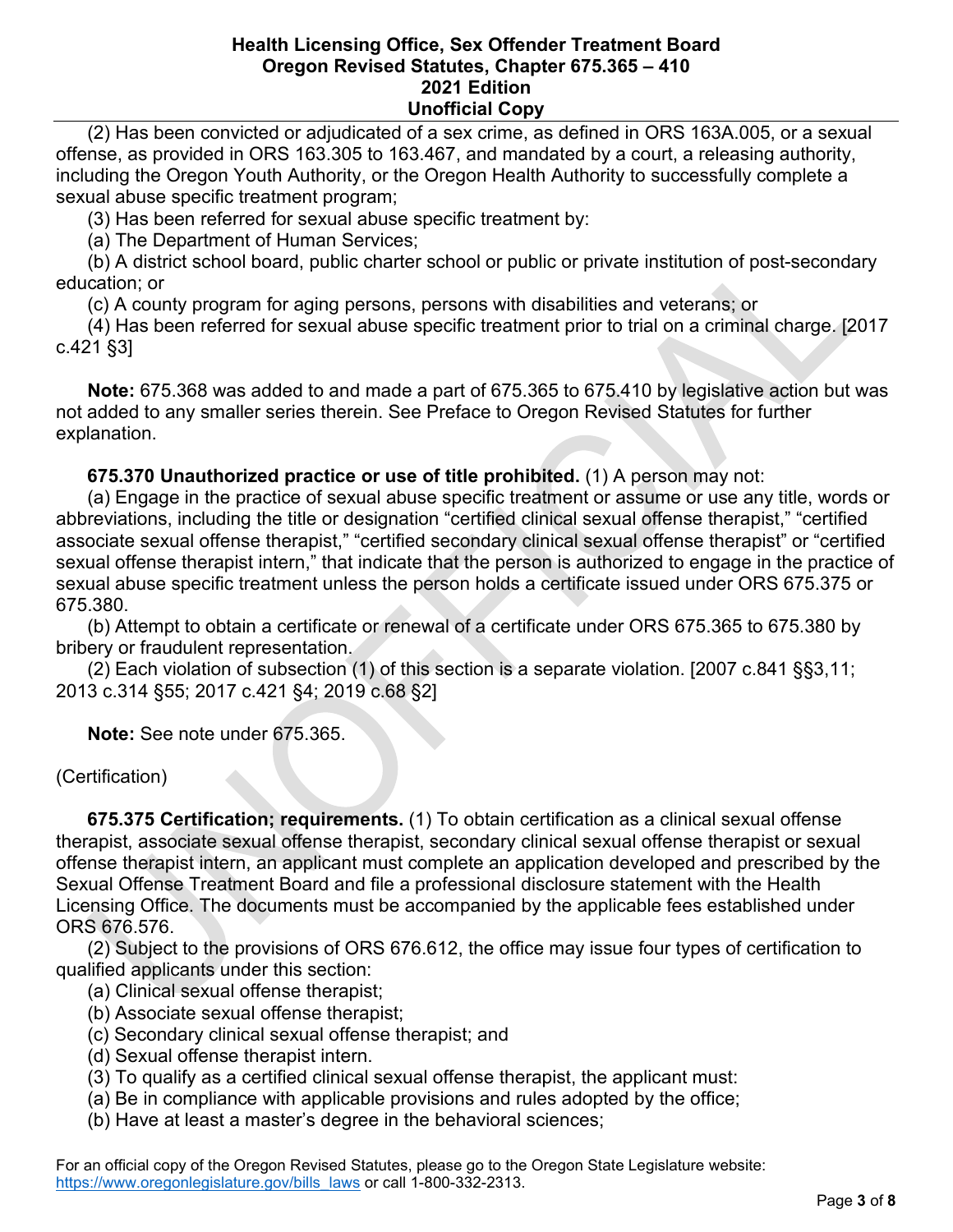(c) Have an active Oregon mental health professional license or equivalent license as determined by the office;

 (d) Within not more than six years prior to application, have had a minimum of 2,000 hours of direct clinical contact with persons described in ORS 675.368, including:

(A) 1,000 hours of direct treatment services; and

(B) 500 hours of evaluations; and

 (e) Have a minimum of 60 hours of formal training applicable to sexual abuse specific treatment and evaluation, achieved within the six years prior to application.

(4) To qualify as a certified associate sexual offense therapist, the applicant must:

(a) Be in compliance with applicable provisions and rules adopted by the office;

(b) Have at least a bachelor's degree in the behavioral sciences;

 (c) Have had a minimum of 1,000 hours of direct clinical contact with persons described in ORS 675.368;

 (d) Have a minimum of 30 hours of formal training applicable to sexual abuse specific treatment and evaluation, achieved within the three years prior to application; and

(e) Be under the direct supervision of a certified clinical sexual offense therapist.

(5) To qualify as a certified secondary clinical sexual offense therapist, the applicant must:

(a) Be in compliance with applicable provisions and rules adopted by the office;

(b) Have at least a master's degree in the behavioral sciences;

 (c) Have an active Oregon mental health professional license or equivalent license as determined by the office or be a registered intern or associate for a mental health professional licensed in Oregon:

 (d) Have a minimum of 15 hours of formal training applicable to sexual abuse specific treatment and evaluation, achieved within the three years prior to application;

(e) Be under the direct supervision of a certified clinical sexual offense therapist; and

 (f) Provide sexual abuse specific treatment services to not more than nine clients in a calendar month, unless the applicant is accruing hours to qualify for application as a certified associate sexual offense therapist.

(6) To qualify as a certified sexual offense therapist intern, the applicant must:

(a) Be in compliance with applicable provisions and rules adopted by the office;

(b) Have at least a bachelor's degree in the behavioral sciences; and

(c) Be under the direct supervision of a certified clinical sexual offense therapist.

 (7)(a) A certified associate sexual offense therapist and a certified sexual offense therapist intern must obtain:

 (A) A minimum of two hours of direct supervision, at least one hour of which must be individual supervision, in a month if the certified associate sexual offense therapist or certified sexual offense therapist intern has 45 or fewer hours in the month of direct clinical contact with a person described in ORS 675.368.

 (B) A minimum of three hours of direct supervision, at least 90 minutes of which must be individual supervision, in a month if the certified associate sexual offense therapist or certified sexual offense therapist intern has more than 45 hours in the month of direct clinical contact with a person described in ORS 675.368.

 (b) A certified secondary clinical sexual offense therapist must obtain at least two hours of direct supervision for every 10 hours of direct clinical contact with a person described in ORS 675.368. [2007 c.841 §4; 2009 c.701 §5; 2013 c.314 §56; 2013 c.568 §11; 2017 c.421 §5; 2019 c.68 §3; 2021 c.677 §13]

 **Note:** See note under 675.365.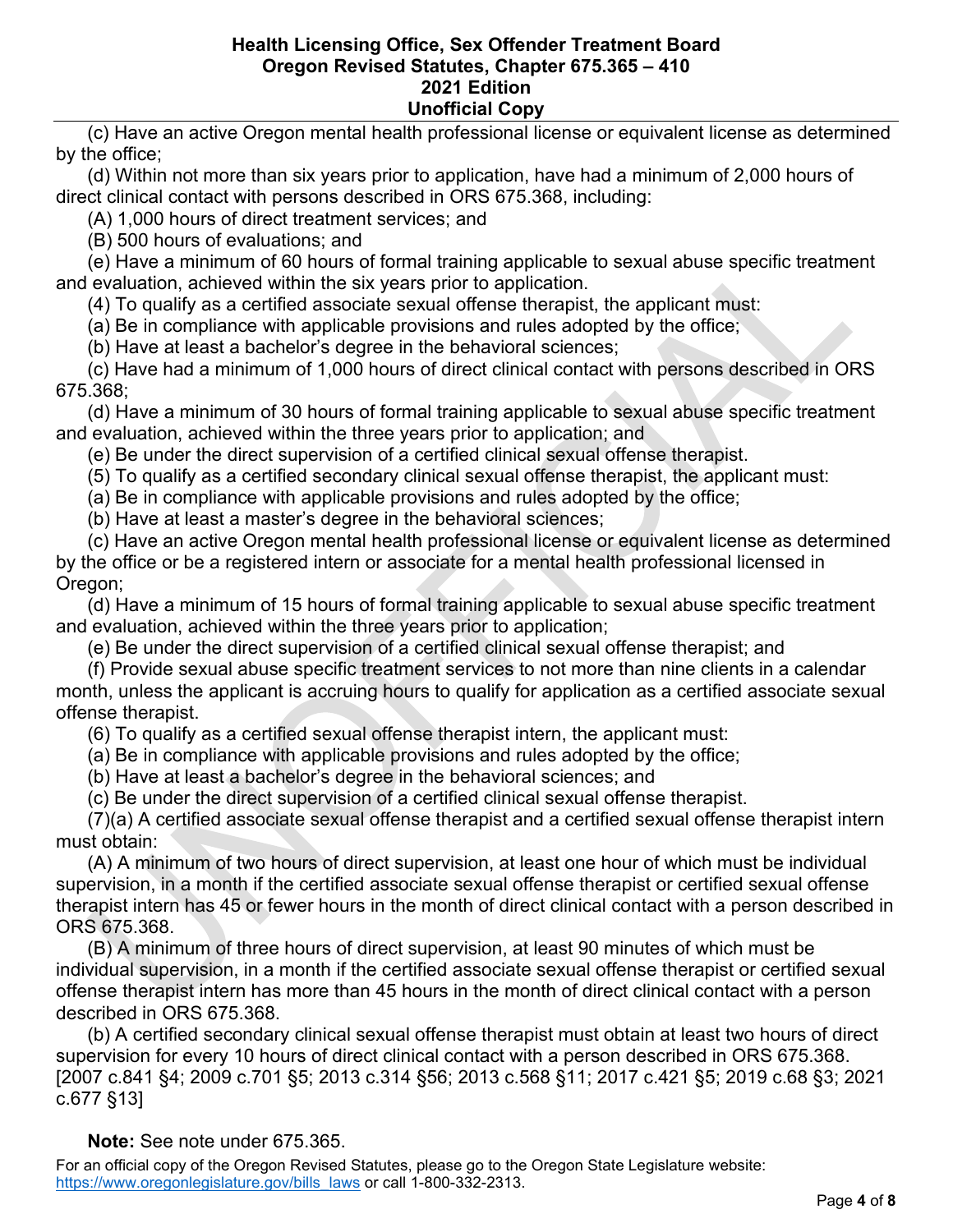**675.380 Reciprocal certification.** Upon receipt of an application and the applicable fees established under ORS 676.576, the Health Licensing Office shall certify a clinical sexual offense therapist, associate sexual offense therapist or secondary clinical sexual offense therapist if the applicant provides evidence to the satisfaction of the office that the applicant is recognized as a clinical sexual offense therapist, associate sexual offense therapist or secondary clinical sexual offense therapist in another state in which the requirements for recognition are, in the judgment of the office, in consultation with the Sexual Offense Treatment Board, at least equivalent to the requirements of ORS 675.365 to 675.410 and rules of the office. [2007 c.841 §5; 2013 c.314 §57; 2013 c.568 §12; 2017 c.421 §6; 2019 c.68 §4]

 **Note:** See note under 675.365.

 **675.382 Exceptions from requirements of ORS 675.365 to 675.410.** ORS 675.365 to 675.410 do not apply to:

 (1) A student enrolled in an approved educational program who is pursuing a graduate degree in a mental health field, if the student provides sexual abuse specific treatment services only for academic credit as part of an organized and supervised training program.

 (2) A person employed by a local, state or federal government agency, community mental health program or drug and alcohol treatment program licensed or certified in this state, if the person's activities and services are performed and provided within the person's scope of employment.

 (3) A person who is a recognized member of the clergy, if the person is acting in the person's capacity as a member of the clergy. [2017 c.421 §11; 2019 c.68 §5]

 **Note:** See note under 675.365.

 **675.384 Exception from mental health professional licensure requirement.** A person who engages in the practice of sexual abuse specific treatment as a certified clinical sexual offense therapist, and who did not hold an active Oregon mental health professional license or equivalent license as determined by the Health Licensing Office as of the date of the person's initial certification, may continue to engage in the practice of sexual abuse specific treatment as a certified clinical sexual offense therapist only if the person obtains an Oregon mental health professional license or equivalent license as determined by the office not later than January 1, 2021. [2017 c.421 §12; 2019 c.68 §6]

 **Note:** See note under 675.365.

 **675.385 Disciplinary authority of Health Licensing Office; grounds for discipline; authorized sanctions.** (1) In the manner prescribed in ORS chapter 183 for contested cases, and at the direction of the Sexual Offense Treatment Board, the Health Licensing Office may impose a form of discipline listed in ORS 676.612 against a certified clinical sexual offense therapist, certified associate sexual offense therapist, certified secondary clinical sexual offense therapist or certified sexual offense therapist intern for any of the grounds listed in ORS 676.612 and for any violation of the provisions of, or rules adopted under, ORS 675.365 to 675.410.

 (2) The office may impose disciplinary sanctions against a certified clinical sexual offense therapist, certified associate sexual offense therapist, certified secondary clinical sexual offense therapist or certified sexual offense therapist intern for any of the following reasons: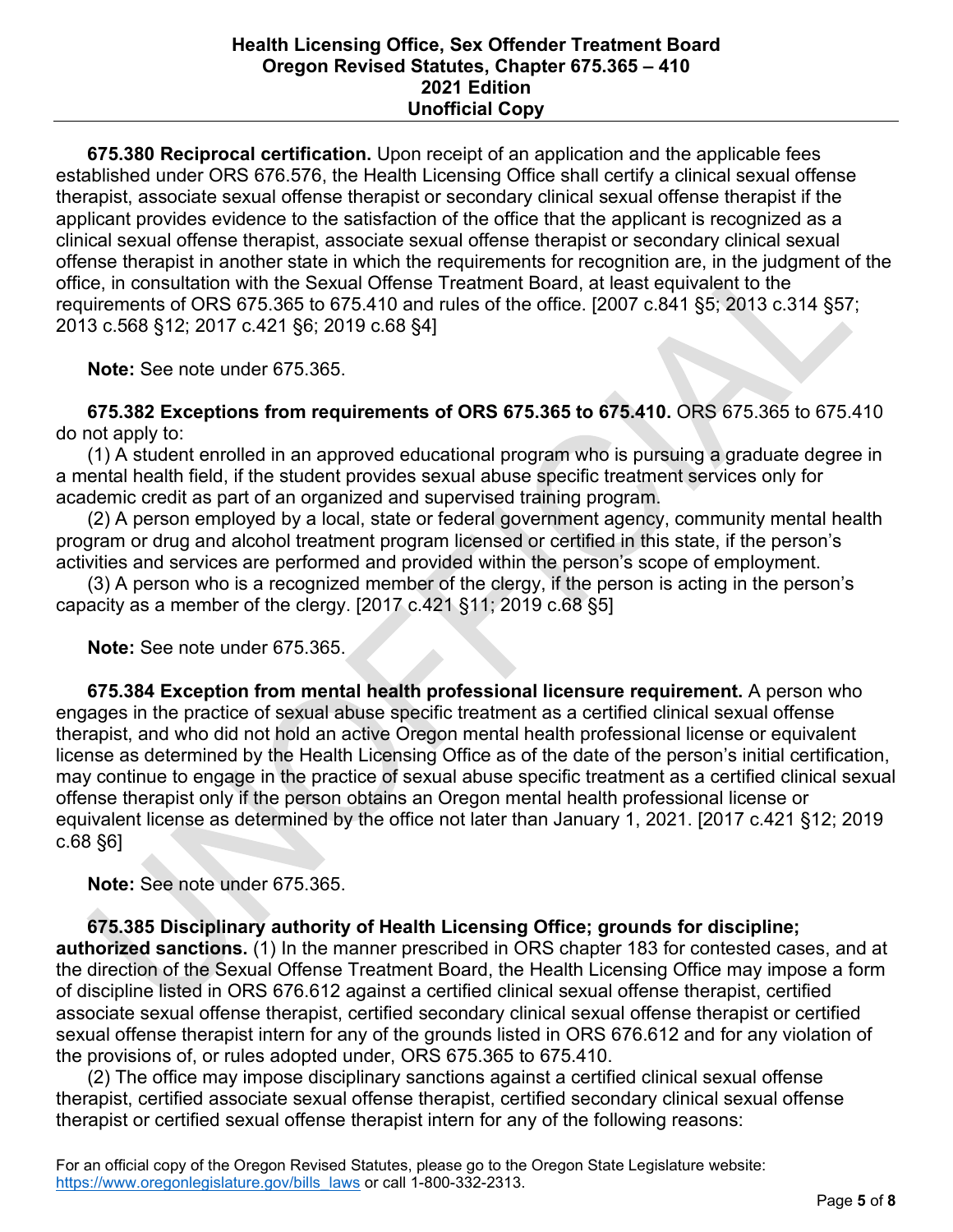(a) The person was convicted of violating ORS 675.390, or of a felony or misdemeanor that brings into question the person's competence or integrity as a certified clinical sexual offense therapist, certified associate sexual offense therapist, certified secondary clinical sexual offense therapist or certified sexual offense therapist intern.

 (b) The person's mental health professional license, or equivalent license, has been revoked, suspended or restricted by the issuing authority.

 (c) The person has violated ORS 675.370 (1), or any rules adopted by the office pertaining to certification.

 (d) The person has failed to file or has filed a false, misleading or incomplete professional disclosure statement with the office.

 (e) The person has practiced beyond the scope of the person's certification under ORS 675.380. [2007 c.841 §6; 2013 c.568 §13; 2017 c.421 §7; 2019 c.68 §7]

 **Note:** See note under 675.365.

 **675.390 Confidentiality of communication by clients; exceptions.** A certified sexual offense therapist, or any employee of a certified sexual offense therapist, may not disclose any communication made by a client during the course of noninvestigatory professional treatment or rehabilitation, except:

 (1) When the client or a person authorized to act on behalf of the client gives consent to the disclosure;

 (2) When the client initiates legal action or makes a complaint against a sexual offense therapist to the Sexual Offense Treatment Board;

(3) When the communication reveals the intent to commit a crime harmful to the client or others;

 (4) When the communication reveals that a minor may have been a victim of a crime or physical, sexual or emotional abuse or neglect; or

 (5) To juvenile and adult parole and probation officers supervising the client under a mandated sex offender treatment condition imposed by a court or releasing authority. [2007 c.841 §9; 2019 c.68 §9]

 **Note:** See note under 675.365.

# (Board)

 **675.395 Sexual Offense Treatment Board.** (1) The Sexual Offense Treatment Board is established within the Health Licensing Office. The board shall consist of seven members appointed by the Governor from lists of recommended persons submitted as provided in subsection (2) of this section. All members of the board must be residents of this state.

(2) Of the members appointed to the board:

 (a) Two shall be from a list submitted by the Oregon Association for the Treatment of Sexual Abusers;

 (b) Two shall be from a list submitted by the Oregon Adolescent Sex Offending Treatment Network or a successor organization;

 (c) One shall be from a list submitted by the Oregon Association of Community Corrections Directors;

 (d) One shall be from a list submitted by the Oregon Juvenile Department Directors Association; and

(e) One shall be from a list submitted by a victims' advocacy organization.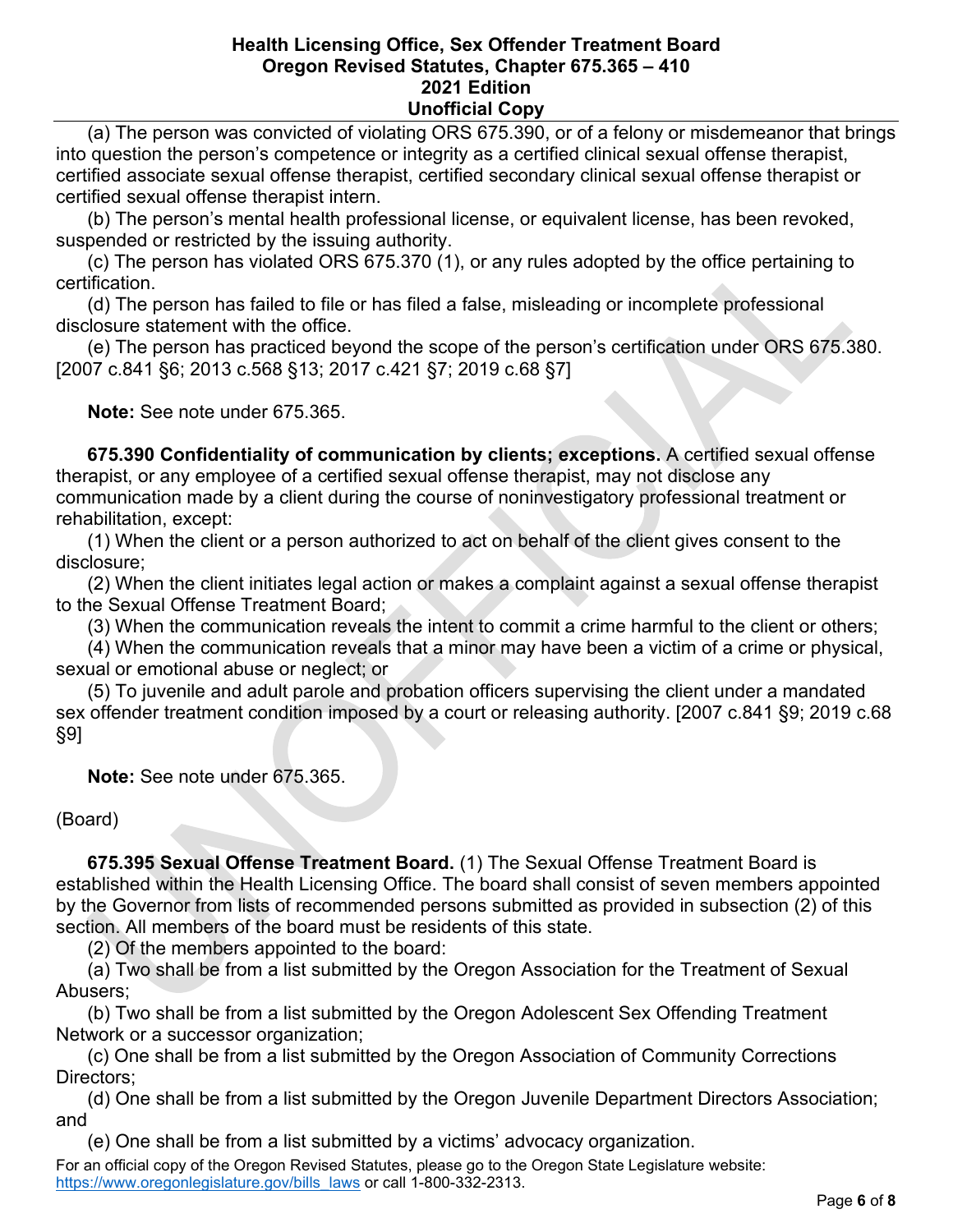(3) The term of office of each member is four years, but a member serves at the pleasure of the Governor. Vacancies shall be filled by the Governor by appointment for the unexpired term. A member shall hold the member's office until the appointment and qualification of a successor. A member is eligible for reappointment. If a person serves two consecutive full terms, a period of at least four years must elapse before the person is again eligible for appointment to serve on the board.

 (4) Members of the board are eligible for compensation and expenses as provided in ORS 292.495.

 (5) The board shall select one of its members to serve as chair and another to serve as vice chair, for those terms and with such duties and powers necessary for the performance of the functions of those offices as the board determines.

(6) A majority of the board constitutes a quorum for the transaction of business.

 (7) The board shall meet at times and places specified by the call of the chair or of a majority of the members of the board. The board shall meet at least once each calendar year.

 (8) A board member appointed under this section who is also a certified clinical sexual offense therapist, certified associate sexual offense therapist or certified secondary clinical sexual offense therapist must satisfy all requirements for certification provided in ORS 675.375 and must obtain certification within 12 months of the member's appointment. [2007 c.841 §7; 2009 c.701 §6; 2013 c.568 §14; 2017 c.421 §8; 2019 c.68 §10]

 **Note:** See note under 675.365.

 **675.400 Duties of board.** The Sexual Offense Treatment Board shall:

 (1) Determine the qualifications and fitness of applicants for certification as clinical sexual offense therapists, associate sexual offense therapists, secondary clinical sexual offense therapists and sexual offense therapist interns under ORS 675.365 to 675.380.

 (2) Establish standards of practice and professional responsibility for persons certified by the Health Licensing Office.

 (3) Adopt standards for training, including but not limited to training related to the treatment of distinct sexual abuser populations, including adults, juveniles, persons with developmental disabilities and others.

 (4) Advise the office on all matters related to administering ORS 675.365 to 675.410 and recommend rules, standards and guidelines necessary for the administration of ORS 675.365 to 675.380. [2007 c.841 §8; 2013 c.314 §58; 2013 c.568 §15; 2019 c.68 §11]

 **Note:** See note under 675.365.

 **675.405** [2007 c.841 §10; 2009 c.701 §7; repealed by 2013 c.314 §65]

 **675.410 Duties of Health Licensing Office under ORS 675.365 to 675.410.** (1) The Health Licensing Office shall:

(a) Issue certifications to persons determined by the office to be qualified.

(b) Make all disbursements necessary to carry out the provisions of ORS 675.365 to 675.410.

 (c) Maintain a registry of all current certified sexual offense therapists. The registry shall be made available to the public online.

 (d) Keep a record of its proceedings related to the issuance, refusal, suspension and revocation of certifications issued under ORS 675.365 to 675.380.